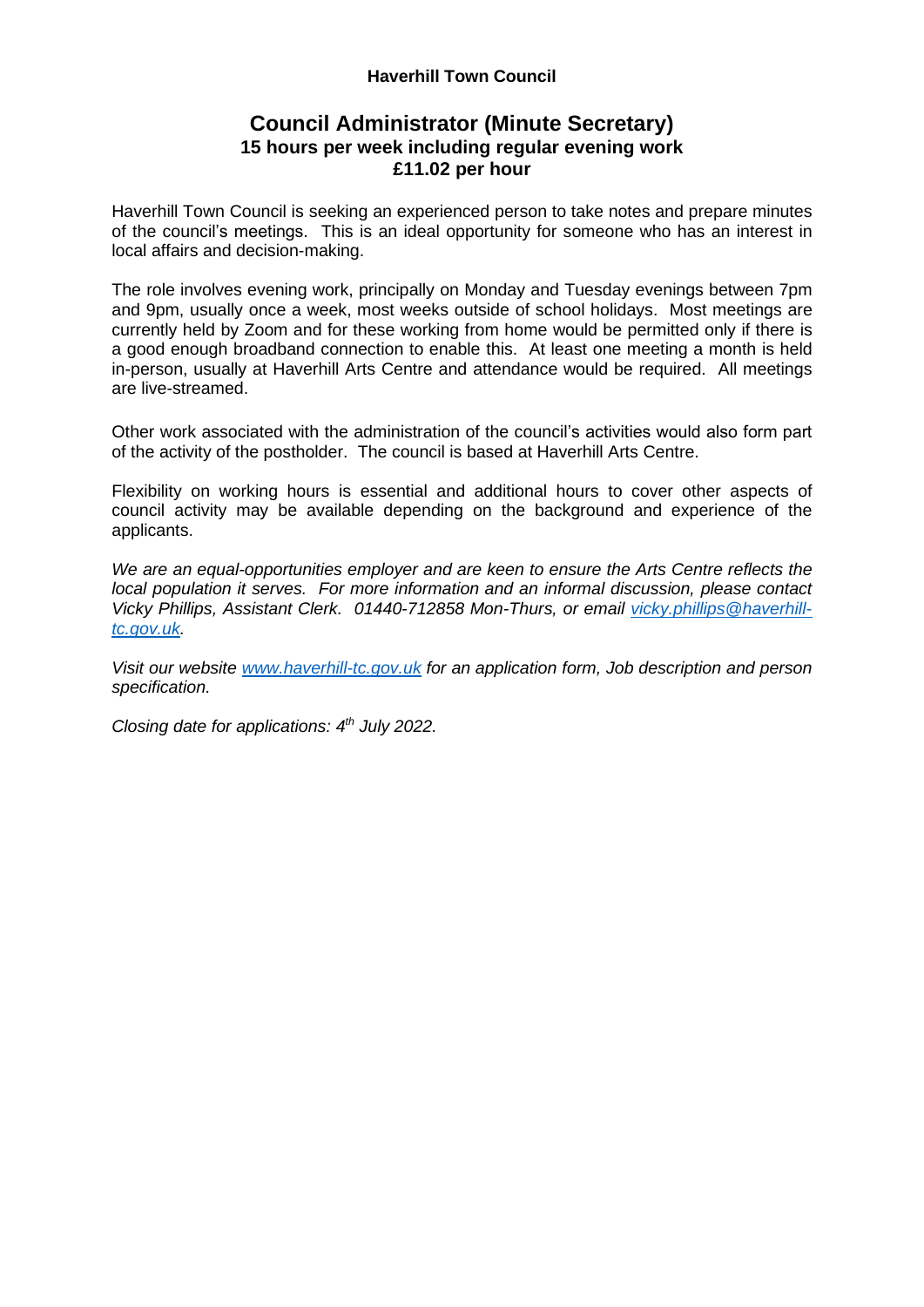## **Haverhill Town Council**

## **JOB DESCRIPTION**

| <b>Post Title:</b>     | Council Administrator (Minute Secretary)                            |
|------------------------|---------------------------------------------------------------------|
| <b>Responsible to:</b> | <b>Assistant Town Clerk</b>                                         |
|                        | <b>Responsible for:</b> Administration relating to council meetings |
| Hours:                 | 15 hours per week, including regular evening meetings               |
| Salary:                | Currently £11.02ph                                                  |
| Holidays:              | 22 days per year plus bank holidays, pro-rata                       |
| <b>Home Working:</b>   | Some element of homeworking may be permitted.                       |

## **Overall Responsibilities**

Provide administrative and minute-taking support to evening meetings of the council and work within a small team to support its wider work.

## **Key Responsibilities and Activities**

#### **1. Administration of meetings**

- a. Assist the Town Clerk in ensuring the meeting diary is up to date.
- b. Ensuring meeting rooms are booked in good time.
- c. Assist the Town Clerk with pre-meeting preparations such as preparing papers and setting out the room.
- d. Attend council meetings that take place physically and through videoconference and take notes of proceedings.
- e. Promptly prepare the draft minutes of each meeting in accordance with the council's house style and instruction of the Town Clerk.

#### **2. General Administration**

- a. Liaise with colleagues to ensure consistency of administration cover.
- b. Open, record and distribute incoming post.
- c. Distribute Agendas, Minutes and associated papers to elected members and others.
- d. Respond to in-person, email and telephone queries to the council promptly and warmly.

#### 3. **Other**

- a. Cover for other administrative functions as required.
- b. Maintain an understanding of the aims and current activity of the Town Council.
- c. Undertake training and development relevant to the role.
- d. Any other duties as reasonably requested.